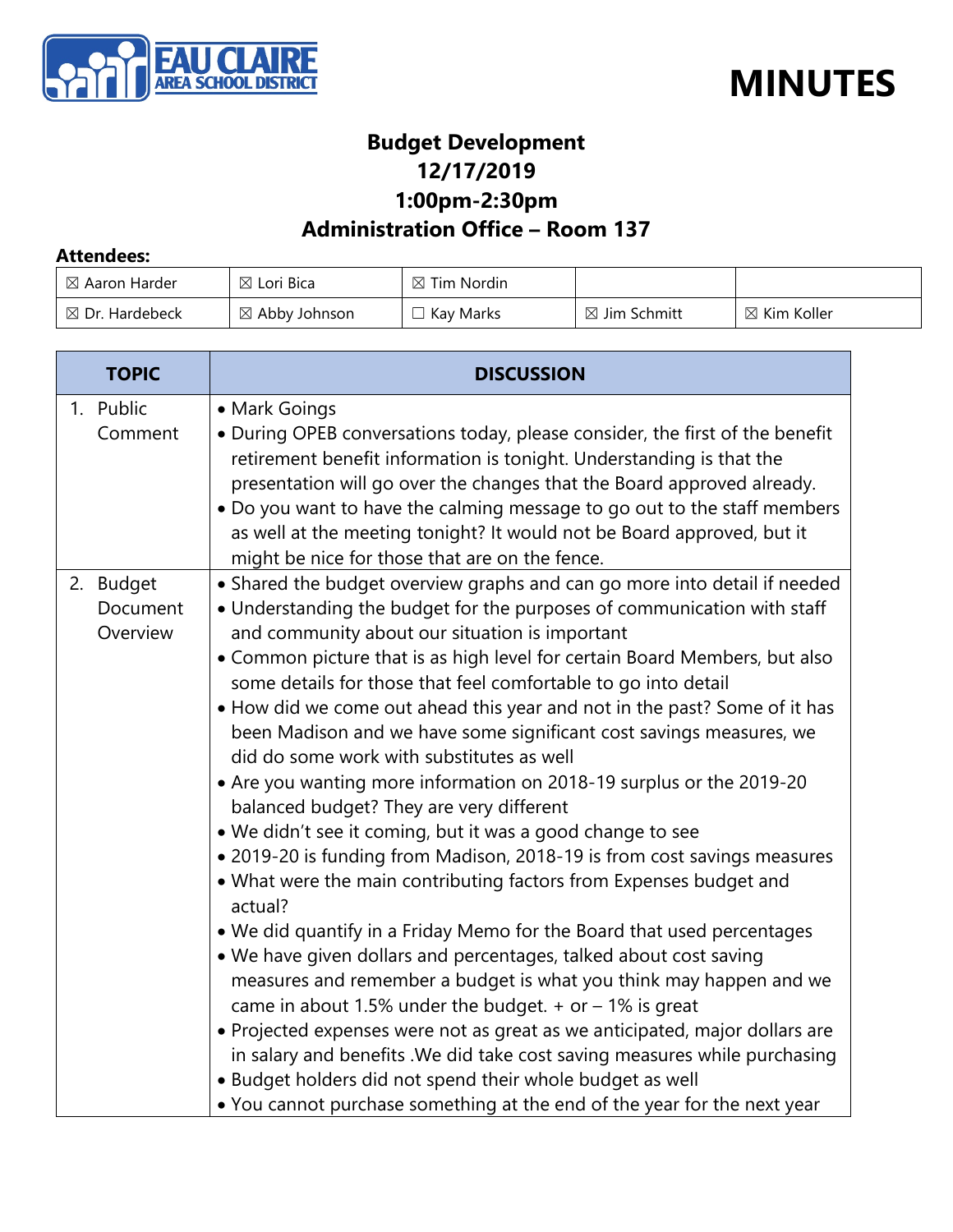|    |           | <b>MINUT</b>                                                                                                                                                                                                            |
|----|-----------|-------------------------------------------------------------------------------------------------------------------------------------------------------------------------------------------------------------------------|
|    |           |                                                                                                                                                                                                                         |
|    |           | • If you haven't spent it, it is almost use it or lose it for the budget holder, it<br>goes back into the fund balance, lost to those people who wanted to<br>stock up for the next year                                |
|    |           | . We thought that equipment was going to cost XXX and we didn't need as<br>much or we got better pricing than we thought we would get<br>. We are doing the monthly tracking to hit the bullseye and the                |
|    |           | unpredictability of when the spending takes place is something to keep<br>an eye on                                                                                                                                     |
|    |           | • We are monitoring the accounts and what has been spent. You get a bill,<br>so you know what has been spent, schools are closing down their<br>accounts at the end as well to get all of the information to Accounting |
|    |           | . People are frantically working at the end of the year to get things ready<br>for the audit and then auditors are asking questions back                                                                                |
|    |           | • There seemed to be a turning point in the narrative, is it the auditing<br>event that made people look closer? Having the audit is verifying if what<br>we are seeing with the budget is real and accurate            |
|    |           | • The audit process is normally in depth, but because this year was so<br>different than we anticipated, we spent many many more hours looking<br>through data to see where the swings were, and did it make sense.     |
|    |           | . We are constantly getting more bills and things are changing, have been<br>through this year more than others with the fine-tooth comb                                                                                |
|    |           | • Understanding the nature of that turn at the end of the year is important<br>• Spending doesn't keep up with the calendar and there are always going<br>to be timing differences that can add up to a large swing     |
|    |           | • Budget is what you think is going to happen and Actual is what actually<br>happened                                                                                                                                   |
|    |           | • \$1M off is going to be a .001% and wouldn't red flag because it is such a<br>small part of the budget, at the end of the year, you can see why things<br>are happening                                               |
|    |           | • When we first learned of the change, we started to comb through to<br>make sure we didn't miss anything and had everything else been verified                                                                         |
|    |           | • At the end of July/early August we see a better picture, but there are so<br>many moving parts along the way, it is hard to see the big picture until<br>the end                                                      |
|    |           | • Aaron wants to look for something that is compelling for the Board to see<br>and use for talking points as we prepare to engage staff and community                                                                   |
| 3. | 2020 Debt | • We talked last week about Non-Referendum and Referendum debt                                                                                                                                                          |
|    | Drop      | . What does this look like for 2021?                                                                                                                                                                                    |
|    |           | • Abby put together some projections on what the levy could look like                                                                                                                                                   |
|    |           | • Based upon nothing changing, it looks like the difference on the levy<br>would be \$10.22/\$100,000 home                                                                                                              |
|    |           | • The mill rate has gone down over the last few years. It went up because of                                                                                                                                            |
|    |           | the referendum, but not as much as we anticipated, because of other                                                                                                                                                     |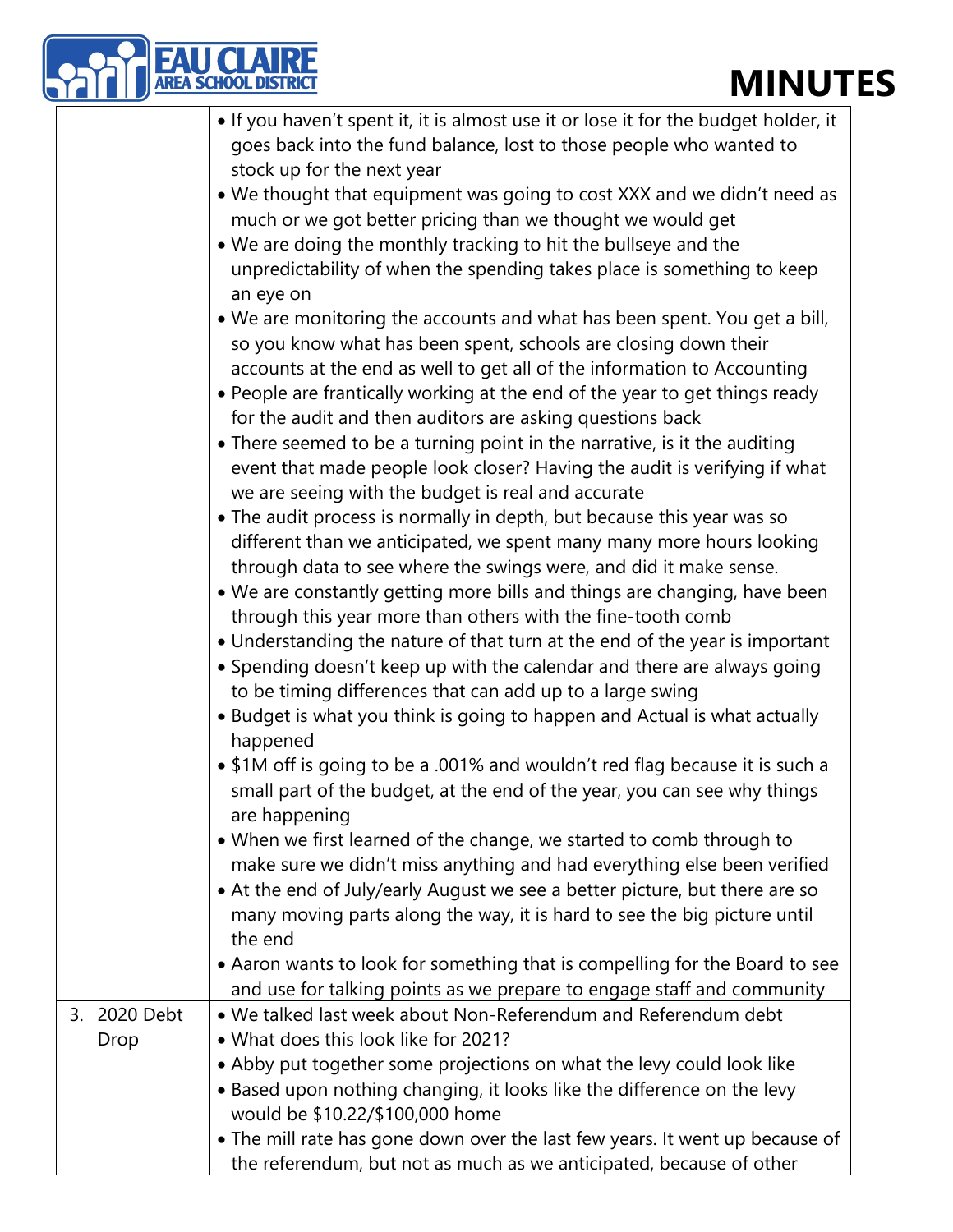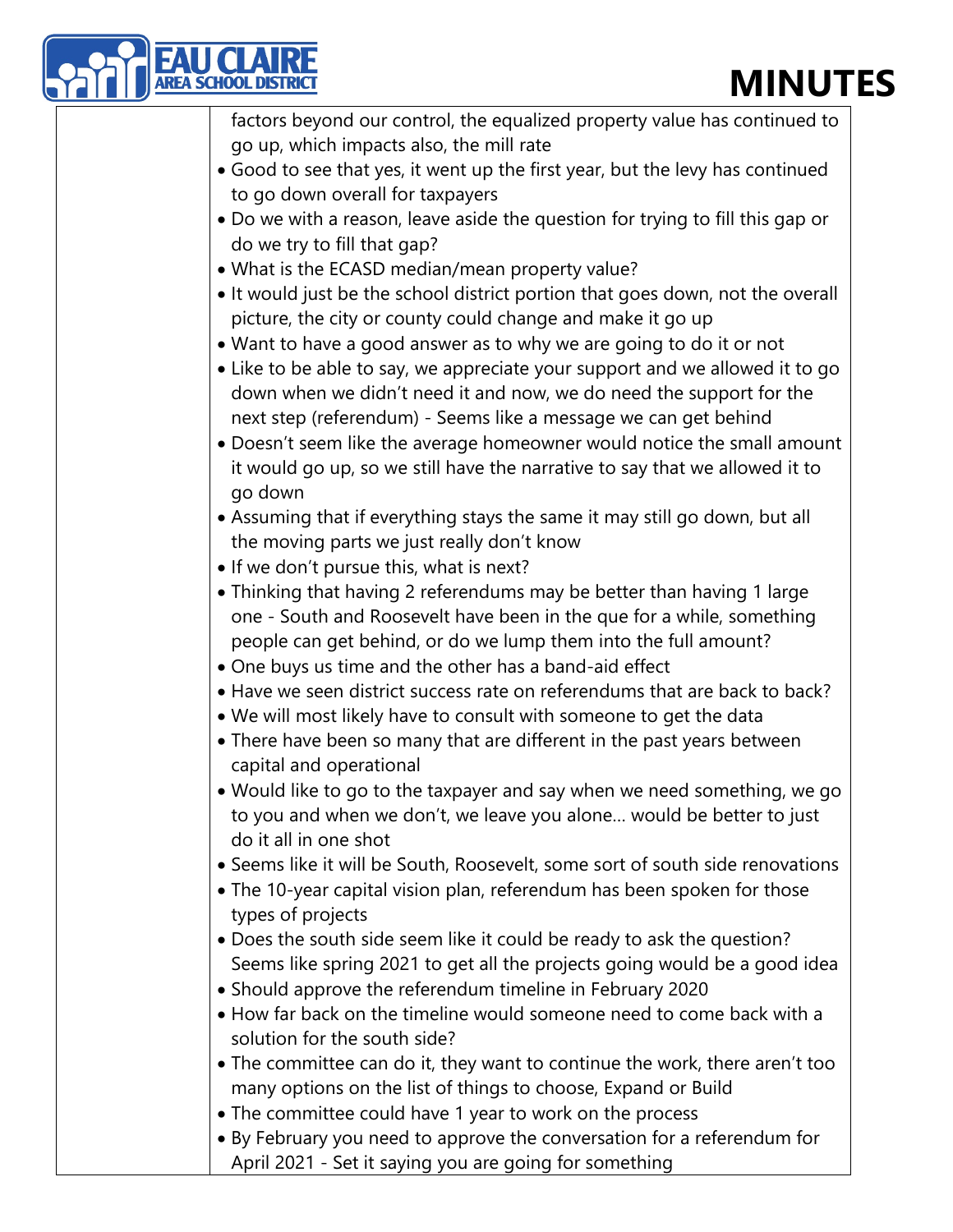| <b>MINUT</b>                                                                                             |
|----------------------------------------------------------------------------------------------------------|
| • 70/80 days before the election is when the question needs to be voted on                               |
| • During those last days is when you are campaigning, after the question                                 |
| has been set                                                                                             |
| • Demo would come to the board about October 2020 at the latest                                          |
| • One challenge would be such a large referendum starting with                                           |
| \$24/\$30M for South and Roosevelt                                                                       |
| • We need to educate the public a few different times to get to know what                                |
| they need and what they would support                                                                    |
| • Fall seems a better time to educate because of back to school and people<br>are involved               |
| • Context in the community is more important than time of the year                                       |
| • 2016 referendum was about \$87.9M                                                                      |
| • Would be worthwhile to update the Board, we need to get to a timeline                                  |
| sooner than later                                                                                        |
| • We are due to give a budget update to the Board in February and then we                                |
| can pull out the timelines for full Board discussion                                                     |
| . Would like to give the Full board an update to know that this is coming                                |
| • The Board was talking about going to referendum in spring 2016 and                                     |
| didn't set a timeline and weren't ready to go at the time                                                |
| • The Board thought they had more time and they weren't ready to                                         |
| complete the community input they needed to do                                                           |
| • There is a lot of back and forth to test the waters until you find the sweet                           |
| spot for what the community will support                                                                 |
| • Do you remember if it was time just getting away from them or do you                                   |
| think there were barriers that kept things from moving?                                                  |
| • So much seems to be with the dynamics of the group                                                     |
| • Could have something to do with post Act 10 views including                                            |
| compensation                                                                                             |
| • Board adopted a compensation plan before they had the funding for it, so                               |
| they needed to push through to make a decision                                                           |
| • The unknowns in the education process seem to be a large part                                          |
| • Did many interviews/meetings before the question and then even more<br>after the question was complete |
| • The timeline would reference a generic timeframe to meet each step of                                  |
| the goals                                                                                                |
| • Seems that we needed to settle the north side in predictable and                                       |
| equitable, now we need to address the overcrowding in the south side                                     |
| • And we need to go back to the community to say we talked about this we                                 |
| are going to take care of South and Roosevelt                                                            |
| • Demo may have a concept, but they will need to get the community input                                 |
| on what they think it should look like                                                                   |
| • Critical piece of this, need to get internal consensus, people inside the                              |
| organization are all on the same page                                                                    |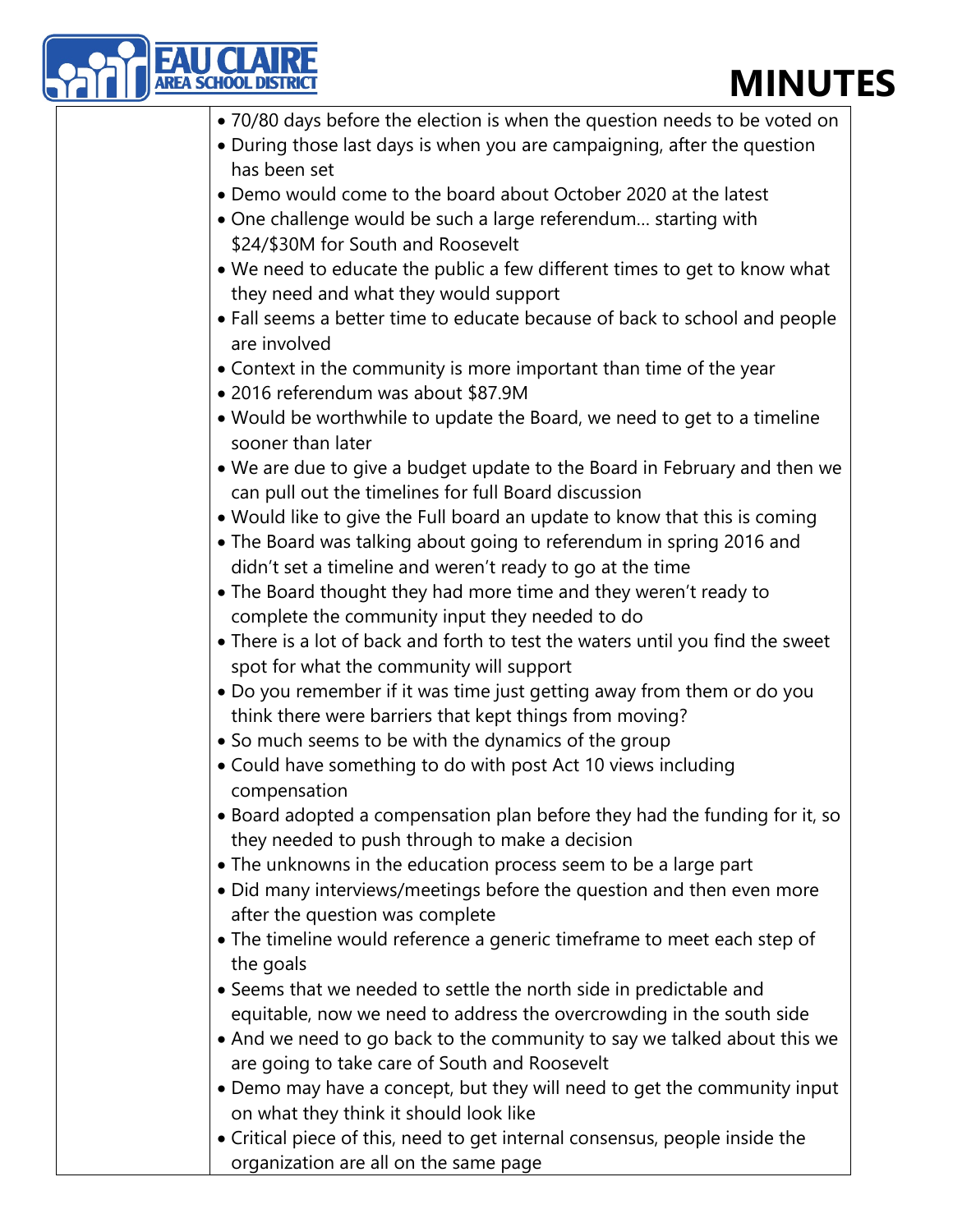|                                               | <b>AREA SCHOOL DISTRIC</b><br><b>MINU</b>                                                                                                                                                                                                                                                                                                                                                                                                                                                                                                                                                                                                                                                                                                                                                                                                                                                                                                                                                                                                                                                                                                                                                                                                                                                                     |
|-----------------------------------------------|---------------------------------------------------------------------------------------------------------------------------------------------------------------------------------------------------------------------------------------------------------------------------------------------------------------------------------------------------------------------------------------------------------------------------------------------------------------------------------------------------------------------------------------------------------------------------------------------------------------------------------------------------------------------------------------------------------------------------------------------------------------------------------------------------------------------------------------------------------------------------------------------------------------------------------------------------------------------------------------------------------------------------------------------------------------------------------------------------------------------------------------------------------------------------------------------------------------------------------------------------------------------------------------------------------------|
| 4. OPEB<br>Communica<br>tion and<br>Committee | • Meadowview is concerned because of the 2 new apartment buildings, 1<br>with 90 units and another with 200 units along with the new homes going<br>out Hwy 93<br>• Staff helped make the last one happen, we need to have the internal<br>consensus<br>• At the next agenda setting, Dr. Hardebeck will put a budget update on<br>the February calendar<br>• Will give a budget committee update to let Board know this is coming<br>forward in February<br>• Public Comment<br>• Mark agrees about Demo & Trends being able to get things ready<br>• Reviewed Sample Recommendations for OPEB Communication<br>• Very concerned what a 12-month grace period means<br>• There is a retirement meeting tonight and we will be sharing what was<br>already voted on by the Board<br>• In a calendar year, what month would we want to convey this to the staff<br>of no change vs change<br>• February 1 is the date that certified staff need to submit retirement<br>information<br>• Retirement meetings typically happen in December and January<br>• Once they decide to retire, there is an additional meeting that needs to<br>happen for additional paperwork<br>. We could start the change in the middle of the year if we needed to<br>• If we have February 2021 as a no change before that date? |
|                                               | • This would be a recommendation from Budget Development Committee<br>for the full Board to weigh in on<br>. The things that have already changed, do not go into effect until the<br>2021-22 school year. This would be referencing additional changes<br>• Rather than 12 months, do we want to say one fiscal year, could mean 1-<br>or 2-year grace period<br>• The Board already did something like this with the last changes that were<br>enacted. No change for rest of 2019-20 and one year 2020-21 to make<br>decisions for start of 2021-22 year<br>• If future Boards take this as a future recommendation, they will never<br>have to talk about this statement because people would know there will<br>be one fiscal year leeway<br>• There is a table for tonight's meeting showing the dates for changing<br>things from the Boards decisions<br>• The Board could make changes in January and put them into place,<br>couldn't they?<br>• Abby described the table for the retirement presentation for tonight's<br>meeting                                                                                                                                                                                                                                                                  |